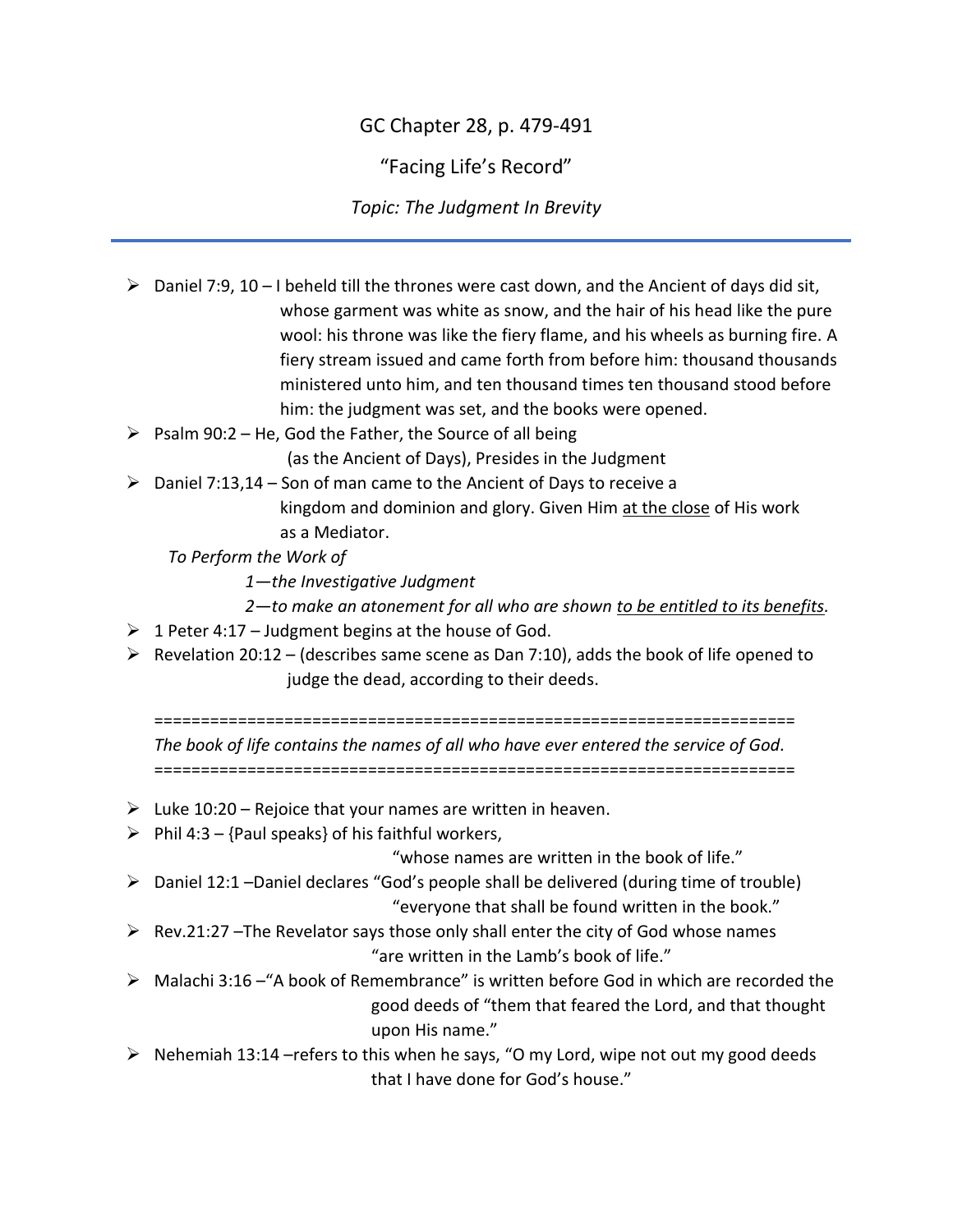*In the book of God's remembrance:*

*--every deed of righteousness is immortalized.* 

- *There --every temptation resisted*
	- *--every evil overcome*

*--every word of tender pity expressed*

 $\triangleright$  Psalm 56:8 –Put thou my tears into thy bottle: are they not in thy book?

===================================== *Record Also of the Sins of Men* =====================================

- $\triangleright$  Eccl. 12:14 Every work shall be brought into Judgment –good or evil.
- $\triangleright$  Matthew 12:36,37 Every idle word men shall speak, they shall give an account. By thy words thou shalt be justified or condemned.
- $\geq 1$  Cor.4:5 God will bring to light the hidden things of darkness and make manifest the counsels of the heart.
- $\triangleright$  Isaiah 65:6,7 "Behold, it is written before Me, ... your iniquities, and the iniquities of your fathers' together, said the Lord."
- $\triangleright$  Eccl. 12:13,14 Fear God and keep His commandments for this is the whole duty of man. For God shall bring every work into Judgment.
- $\triangleright$  James 2:12 –So speak ye and so do, as they that shall be judged by the law of Liberty.

Those who in the Judgment are "accounted worthy" will have a part in the resurrection of the just.

- $\geq 1$  John 2:1—If any man sin, we have an advocate (Counsellor, Helper) with the Father, Jesus Christ the righteous."
- $\triangleright$  Hebrews 9:24; 7:25 "For Christ is not entered into the holy places made with hands, which are the figures of the true; but into heaven itself, now to appear in the presence of God for us." Wherefore He is able also to save them to the uttermost that come unto God by Him, seeing He ever liveth to make intercession for them."

*As the books of record are opened in the judgment, the lives of all who have believed on Jesus come in review before God.*

*Every name is mentioned, every case closely investigated*! *Names are accepted, names rejected*.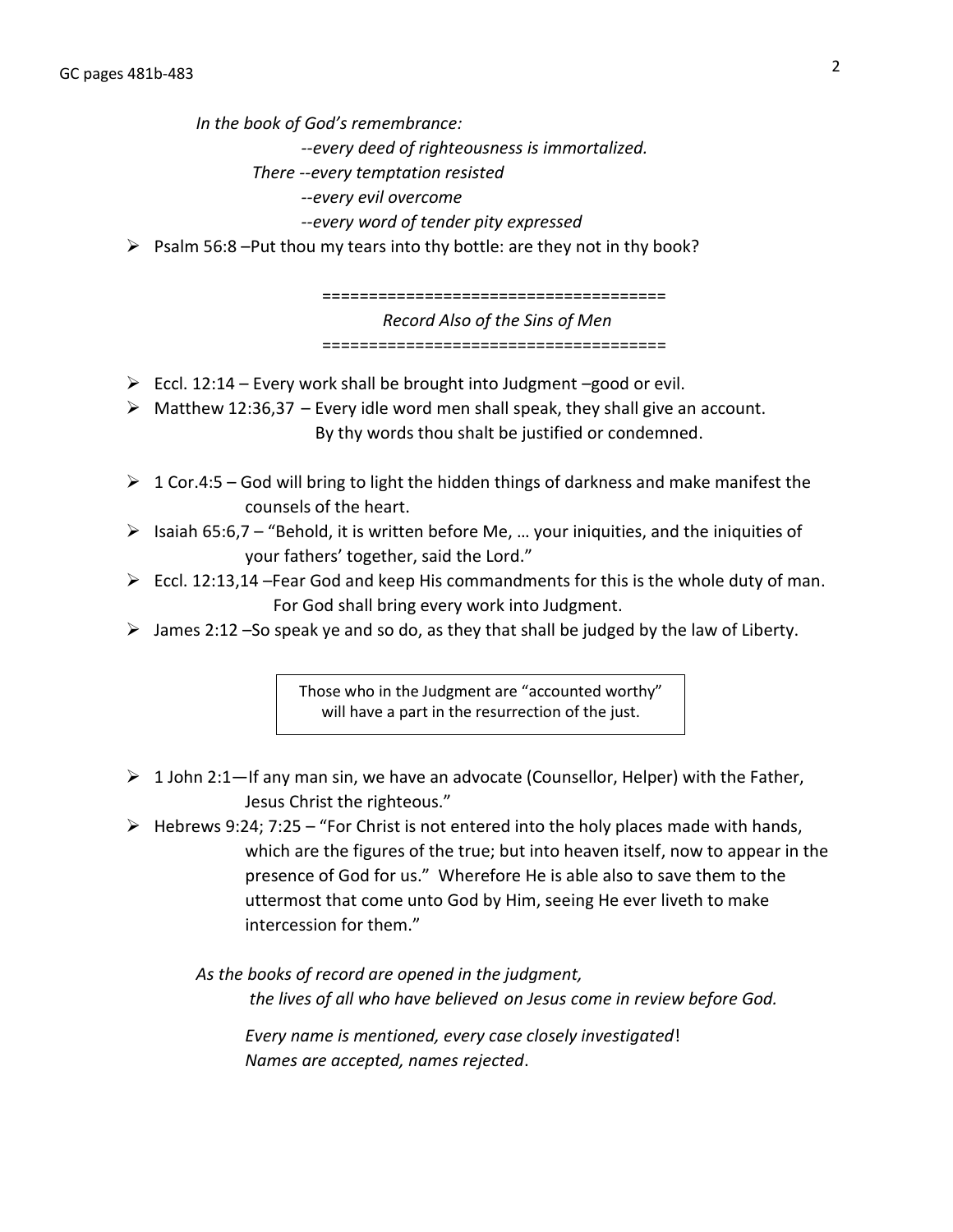*If any have sins remaining on the books…their names will be blotted out of the book of life, and the record of their good deeds will be erased from The book of God's remembrance.*

- ➢ Exodus 32:33 –"Whosoever hath sinned against Me, him will I blot out of My book."
- $\triangleright$  Ezekiel 18:24 "When the righteous turneth away from his righteousness, and committeth iniquity,…all his righteousness that he hath done shall not be mentioned."

*All who have truly repented of sin, and by faith claimed the blood of Christ as their atoning sacrifice, have had pardon entered against their names in the books of heaven.*

- $\triangleright$  Isaiah 43:25 "I, even I, am He that blotteth out thy transgressions for Mine own sake, and will not remember thy sins."
- $\triangleright$  Rev 3:5 –Said Jesus, "He that overcometh, the same shall be clothed in white raiment; and I will not blot out his name out of the book of life, but I will confess his name before My Father, and before His angels."
- $\triangleright$  Matthew 10:32,33 –"Whosoever therefore shall confess Me before men, him will I confess also before My Father which is in heaven. But whosoever shall deny Me before men, him will I also deny before My Father which is in heaven.

The deepest interest manifested among men in the decisions of earthly tribunals but faintly represents the interest evinced in the heavenly courts when the names entered in the book of life come up in review before the Judge of all the earth.

*The divine Intercessor presents the plea that all who have overcome through faith in His blood be forgiven their transgressions, that they be restored to their Eden home, and crowned as joint heirs with* Himself to "the first dominion." -Micah 4:8

*While Jesus is pleading for the subjects of His grace, Satan accuses them before God as transgressors.*

*Jesus does not excuse their sins, but shows their penitence and faith, and, claiming for them forgiveness, He lifts His wounded hands before the Father and the holy angels, saying: I know them by name. I have graven them on the palms of My hands.*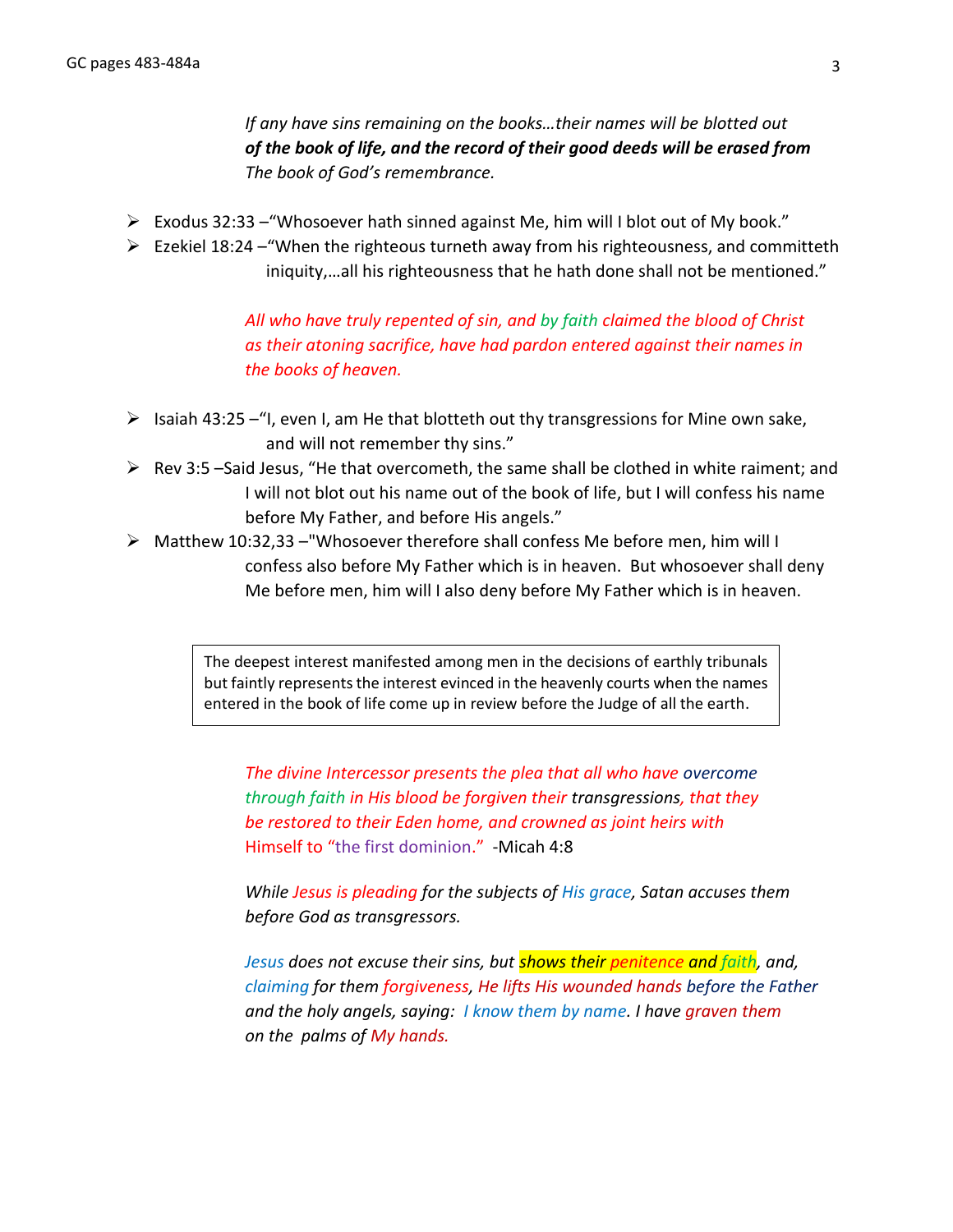- $\triangleright$  Psalm 51:17 The sacrifices of God are a broken spirit: a broken and a contrite heart, O God, Thou wilt not despise."
- $\triangleright$  Zech. 3:2 –"The Lord rebuke thee, O Satan; even the Lord that hath chosen Jerusalem rebuke thee: is not this a brand plucked out of the fire?"

*Christ will clothe His faithful ones with His own righteousness, that He may present them to His Father.*

- $\triangleright$  Ephesians 5:27 –"a glorious church, not having spot, or wrinkle, or any such thing."
- $\triangleright$  Rev 3:4—"They shall walk with Me in white: for they are worthy."
- ➢ Jeremiah 31:34; 50:20 –"I will forgive their iniquity, and I will remember their sin no more." "In those days, and in that time, saith the Lord, the iniquity of Israel shall be sought for, and there shall be none; and the sins of Judah, and they shall not be found."
- $\triangleright$  Isaiah 4:2,3 –"In that day shall the branch of the Lord be beautiful and glorious, and the fruit of the earth shall be excellent and comely for them that are escaped of Israel. And it shall come to pass, that he that is left in Zion, and he that remaineth in Jerusalem, shall be called holy, even everyone that is written among the living in Jerusalem."

*In the typical service the high priest, having made the atonement for Israel, came forth and blessed the congregation. So Christ, at the close of His work as mediator, will appear,*

 $\triangleright$  Hebrews 9:28 – "without sin unto salvation" (Hebrews 9:28), to bless His waiting people with eternal life.

*The scapegoat, bearing the sins of Israel, was sent away*

 $\triangleright$  Leviticus 16:22 – "unto a land not inhabited."

*So Satan, bearing the guilt of all the sins which he has caused God's people to commit, will be for a thousand years confined to the earth, which will then be desolate.*

At the time appointed for the judgment--the close of the 2300 days, in 1844- began the work of investigation and blotting out of sins. All who have ever taken upon themselves the name of Christ must pass its searching scrutiny. Both *the living* and *the dead* are to be judged.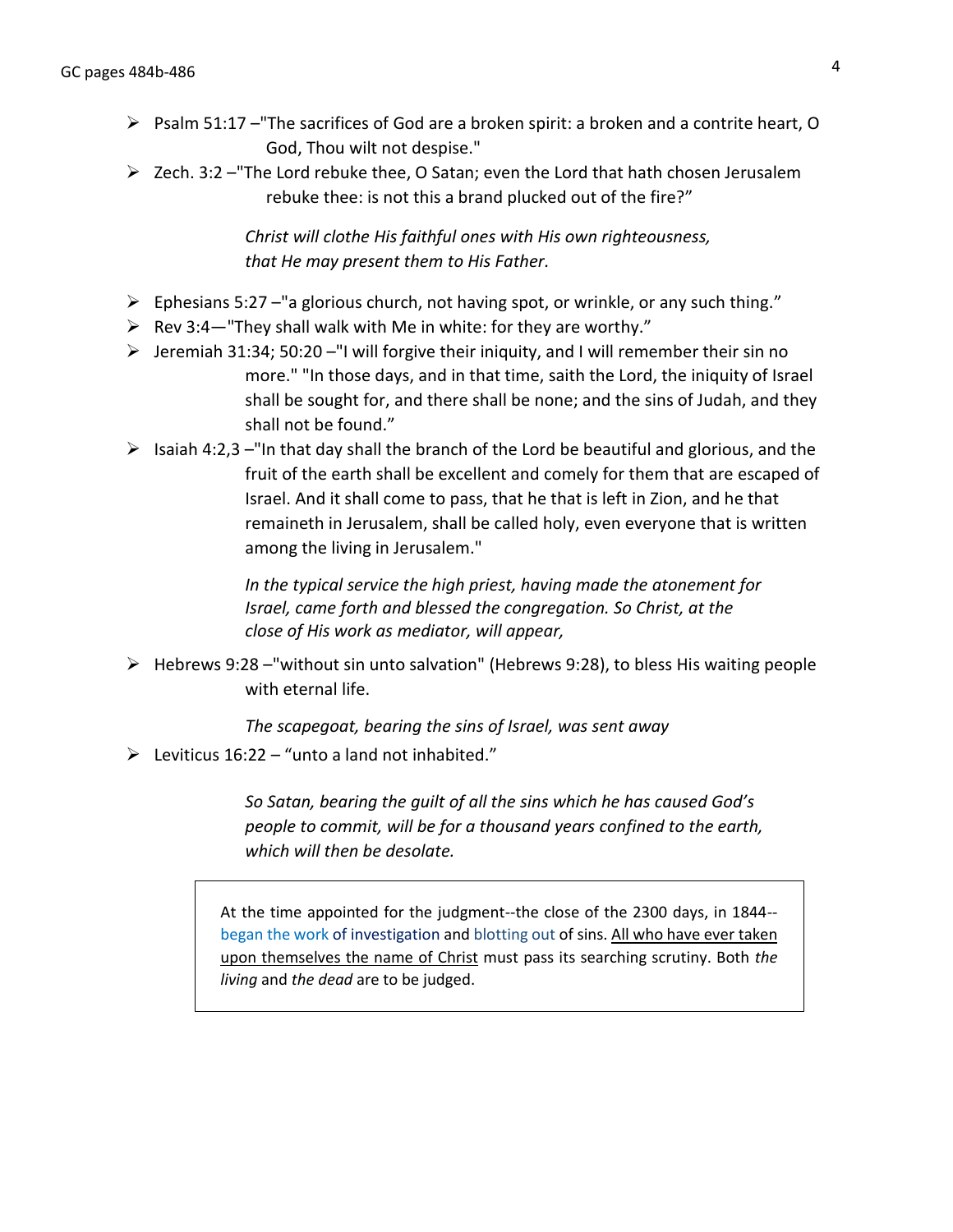$\triangleright$  Rev. 20:22 – "out of those things which were written in the books, according to their works."

How Solemn is the thought! Day after day, is passing into eternity, bears its burden of records for the books of heaven.

*As the features of the countenance are reproduced with unerring accuracy on the polished plate of the artist, so the character is faithfully delineated in the books above.*

Could the veil which separates the visible from the invisible world be swept back, and the children of men behold an angel recording every word and deed, which they must meet again in the judgment, how many words that are daily uttered would remain unspoken, how many deeds would remain undone.

In the judgment the use made of every talent will be scrutinized.

- How have we employed the capital lent us of Heaven?
- Will the Lord at His coming receive His own with usury?
- Have we improved the powers entrusted us, in hand and heart and brain, to the glory of God and the blessing of the world?
- How have we used our time, our pen, our voice, our money, our influence?
- What have we done for Christ, in the person of the poor, the afflicted, the orphan, or the widow?

God has made us the depositaries of His holy word; what have we done with the light and truth given us to make men wise unto salvation?

Yet it is love alone which in the sight of Heaven makes any act of value. Whatever is done from love, however small it may appear in the estimation of men, is accepted and rewarded of God.

- $\triangleright$  The hidden selfishness of men stands revealed in the books of heaven.
- $\triangleright$  There is the record of unfulfilled duties to their fellow men,
- $\triangleright$  The record of forgetfulness of the Saviour's claims.
- $\triangleright$  There they will see how often were given to Satan the time, thought, and strength that belonged to Christ.
- $\triangleright$  Sad is the record which angels bear to heaven.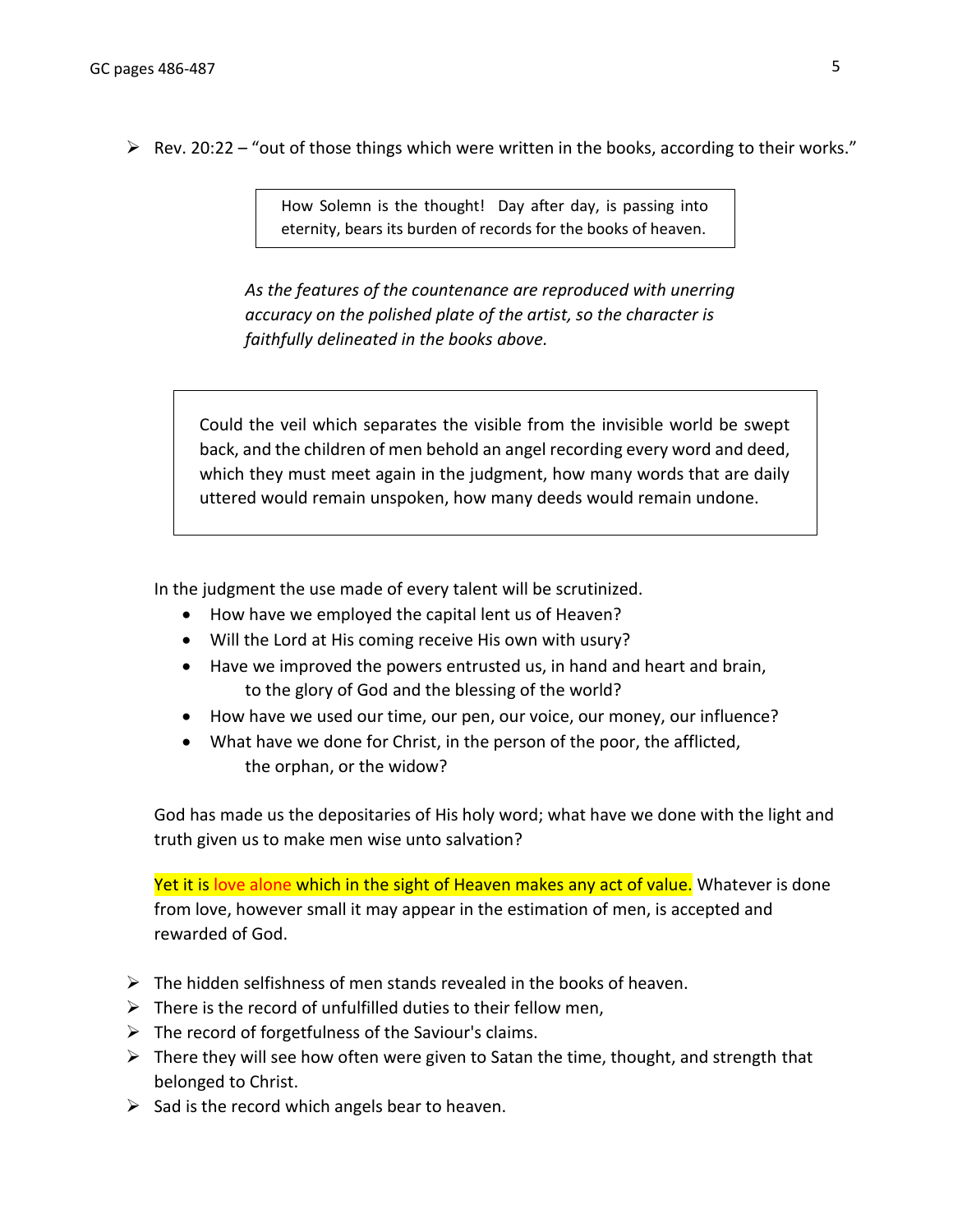**but few are the moments devoted to prayer**, **to the searching of the Scriptures, to humiliation of soul and confession of sin.**

Satan invents unnumbered schemes to occupy our minds, that they may not dwell upon the very work with which we ought to be best acquainted. The archdeceiver hates the great truths that bring to view an atoning sacrifice and an all-powerful mediator. He knows that with him everything depends on his diverting minds from Jesus and His truth.

*Those who would share the benefits of the Saviour's mediation should permit nothing to interfere with their duty to perfect holiness in the fear of God.*

*The precious hours, instead of being given to pleasure, to display, or to gain seeking, should be devoted to an earnest, prayerful study of the word of truth.*

The subject of **the sanctuary** and **the investigative judgment** should be clearly understood by the people of God. All need a knowledge for themselves of the position and work of their **great High Priest**. Otherwise it will be impossible for them to exercise the faith which is essential at this time or to occupy the position which God designs them to fill.

> Every individual has a soul to save or to lose. Each has a case pending at the bar of God. Each must meet the great Judge face to face.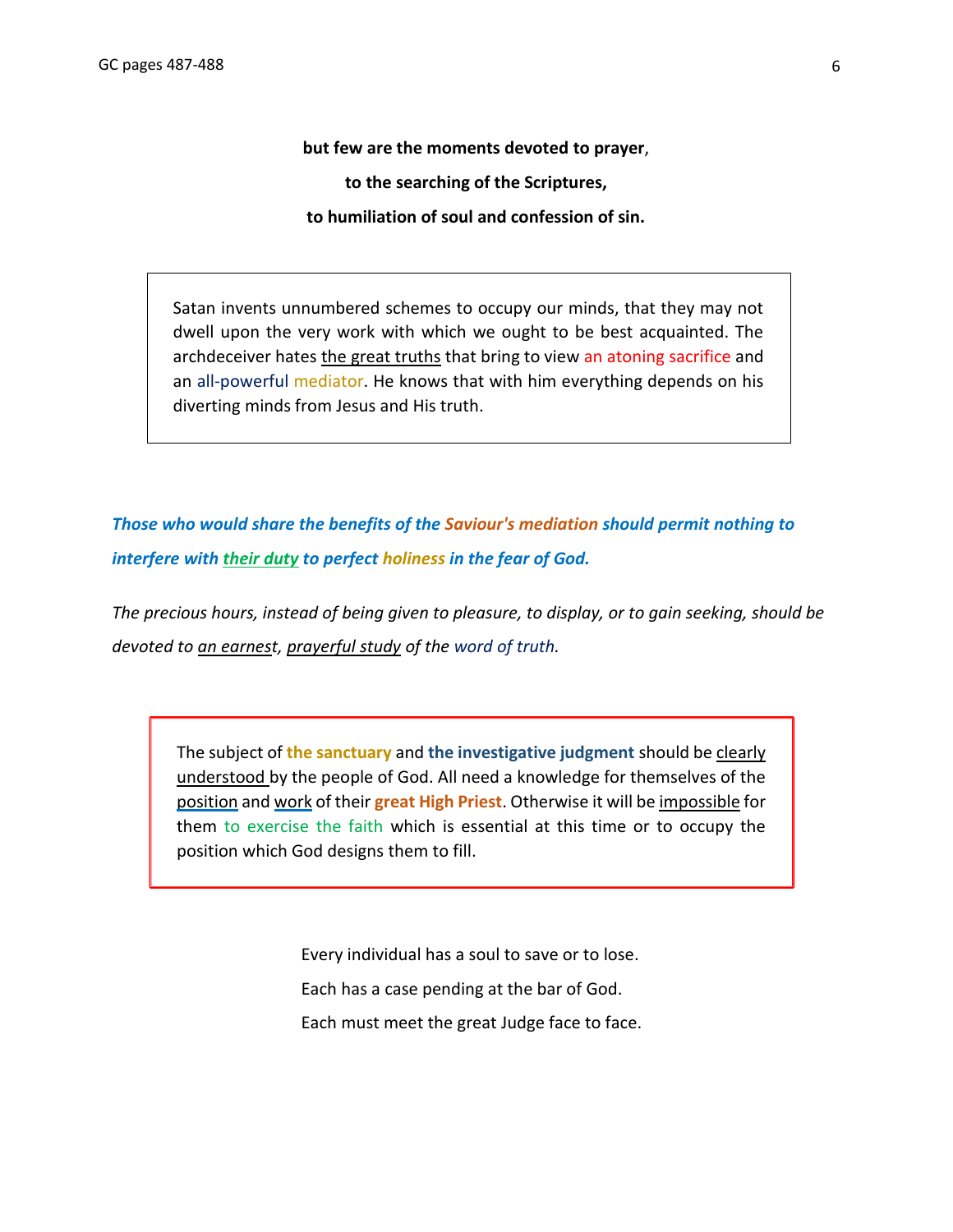How important, then, that every mind contemplate often the solemn scene when the judgment shall sit and the books shall be opened, when, with Daniel, every individual must stand in his lot, at the end of the days.

All who have received the light upon these subjects are to bear testimony of the great truths which God has committed to them.

*The sanctuary in heaven is the very center of Christ's work in behalf of men. It concerns every soul living upon the earth. It opens to view the plan of redemption, bringing us down to the very close of time and revealing the triumphant issue of the contest between righteousness and sin.* 

It is of the utmost importance that all should thoroughly investigate these subjects and be able to give an answer to everyone that asketh them a reason of the hope that is in them.

## **The intercession of Christ in man's behalf in the sanctuary above is as essential to the plan of salvation as was His death upon the cross.**

By His death He began that work which after His resurrection He ascended to complete in heaven. We must by faith enter within the veil,

➢ Heb. 6:20 – "whither the forerunner is for us entered."

The salvation of man is accomplished at an infinite expense to heaven; the sacrifice made is equal to the broadest demands of the broken law of God.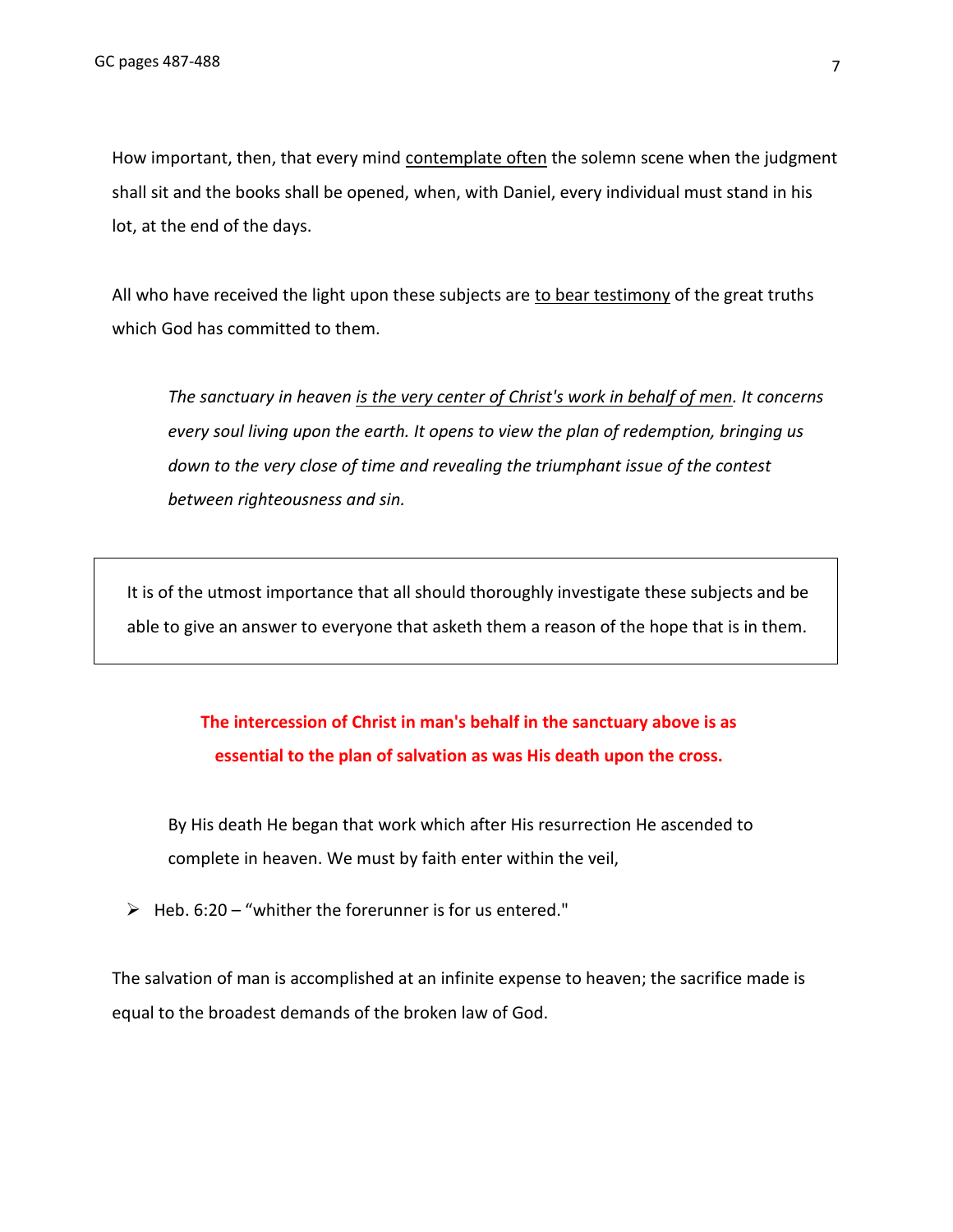$\triangleright$  Proverbs 28:13 --"He that covereth his sins shall not prosper: but whoso confesseth and forsaketh them shall have mercy."

Satan works to gain control of the whole mind, and he knows that if these defects are cherished, he will succeed. Therefore he is constantly seeking to deceive the followers of Christ with his fatal sophistry that it is impossible for them to overcome. But Jesus pleads in their behalf His wounded hands, His bruised body; and He declares to all who would follow Him:

- $\geq 2$  Corinthians 12:9 -- "My grace is sufficient for thee."
- $\triangleright$  Matthew 11:29, 30 "Take My yoke upon you, and learn of Me; for I am meek and lowly in heart: and ye shall find rest unto your souls. For My yoke is easy, and My burden is light."

In like manner, all who would have their names retained in the book of life should now, in the few remaining days of their probation, afflict their souls before God by sorrow for sin and true repentance.

> Solemn are the scenes connected with the closing work of the atonement. Momentous are the interests involved therein.

The judgment is now passing in the sanctuary above. For many years this work has been in progress. Soon--none know how soon--it will pass to the cases of the living.

> In the awful presence of God our lives are to come up in review. At this time above all others it behooves every soul to heed the Saviour's admonition:

- $\triangleright$  Mark 13:33 "Watch and pray: for ye know not when the time is."
- $\triangleright$  Revelation 3:3 "If therefore thou shalt not watch, I will come on thee as a thief, and thou shalt not know what hour I will come upon thee."

When the work of the investigative judgment closes, the destiny of all will have been decided for life or death.